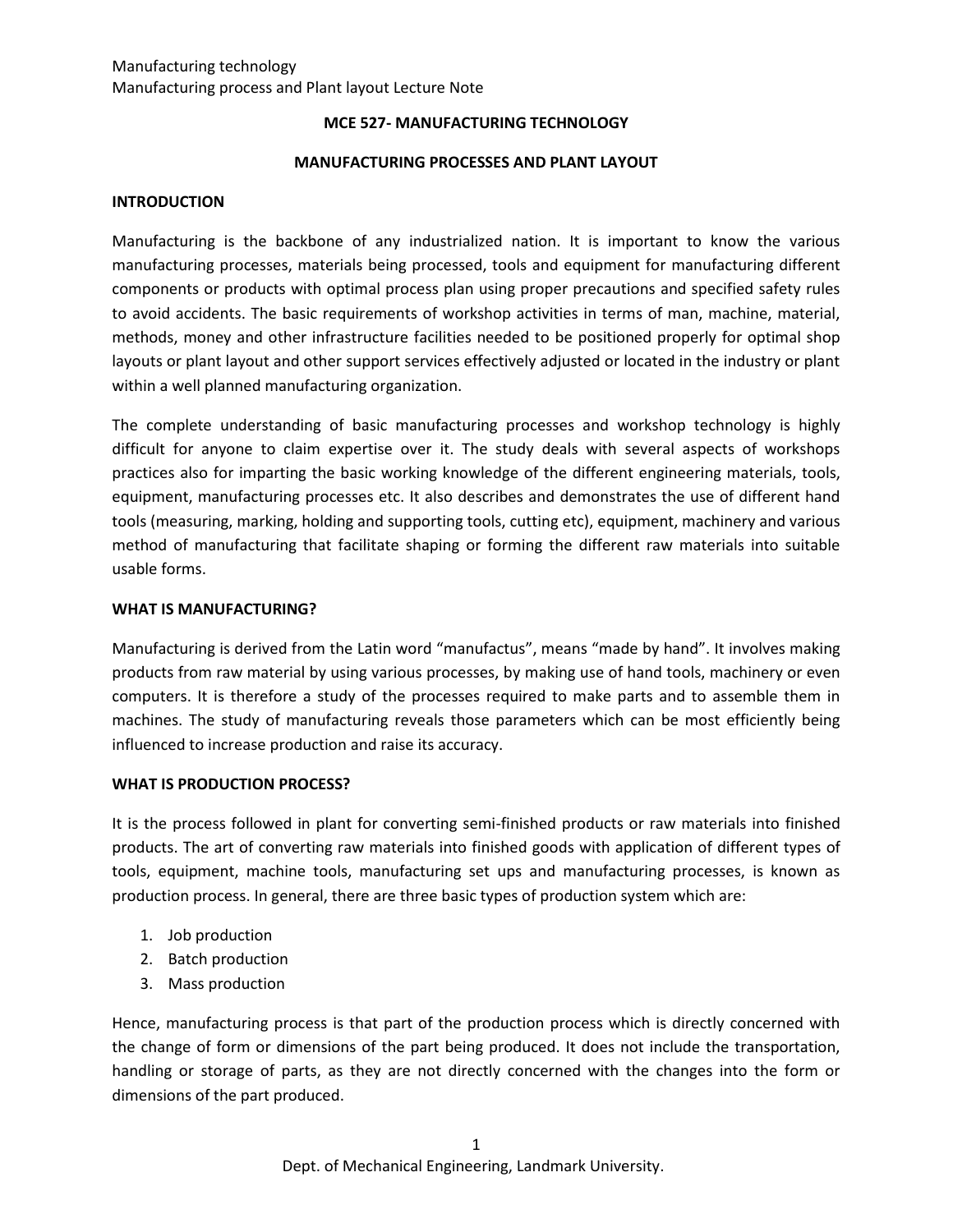### **CLASSIFICATIONS OF MANUFACTURING PROCESSES**

- 1. **Primary shaping processes**: involve the manufacturing of a product from an amorphous material. Some of the important primary shaping processes is: Casting, Powder metallurgy, Plastic technology, Gas cutting, Bending and Forging.
- 2. **Secondary or machining processes**: Some of the common secondary or machining processes are- Turning, Threading, Knurling, Milling, Drilling, Boring, Planning, Shaping, Slotting, Sawing, Broaching, Hobbing, Grinding, Gear cutting, Thread cutting etc
- 3. **Metal forming processes**: They are classified into hot working processes such as Forging, Rolling, Hot spinning, Extrusion, Hot drawing and cold working processes such as cold forging, cold rolling, cold heading, cold drawing, wire drawing, sheet metal working processes such as piercing, punching, notching, coining, squeezing, bending etc.
- 4. **Joining processes**: Some common and important joining processes are- welding, brazing, soldering, riveting, screwing, press fitting, sintering, adhesive bonding, shrink fitting, explosive welding, keys and cotters joints, coupling, nut and bolts joints.
- 5. **Surface finishing processes**: Some of the commonly used are: Honing, lapping, polishing, deburring, electroplating, painting, metal spraying, sand blasting, etc
- 6. **Processes effecting change in properties**: A few of such processes are: Annealing, normalizing, hardening, case hardening, flame hardening, tempering, age hardening etc.

### **PLANT LAYOUT**

In manufacturing organization, a job to be manufactured spends most of the time in moving and waiting. For reduction of this moving and waiting time of jobs/parts, it is necessary to have proper layout and proper scheduling procedure. Plant layout specifies the position of the overall arrangement of the various facilities such as equipment, materials, manpower, materials handling, service facilities, and passage required to facilitate efficient operation of production system of the plant within the area of the site selected previously. Shop layout in manufacturing plant also forms an integral part of the factory planning or plant layout. Plant layout begins with the design of the position of the factory building and goes up to the location and movement of a work table of the machine. All manufacturing facilities such as equipment, raw materials, machinery, tools, fixtures, manpower, etc., are given proper place in each shop of the manufacturing plant. Plant layout of an industrial organization plays an important role in scientific management and is defined as:

"**Plant layout is such a systematic and efficient functional arrangement of various departments, machines, tools, equipment and other support services of an industrial organization that will facilitate the smooth processing of the proposed or undertaken product in the most effective, most efficient and most economical manner in the minimum possible time."**

Plant layout of an industrial organization comprises of all the aspects connected with the industrial enterprise, viz., grounds, buildings, machinery, equipment, departments, methods of manufacturing, factory services, material handling, flow of production, working conditions, hygiene, labour and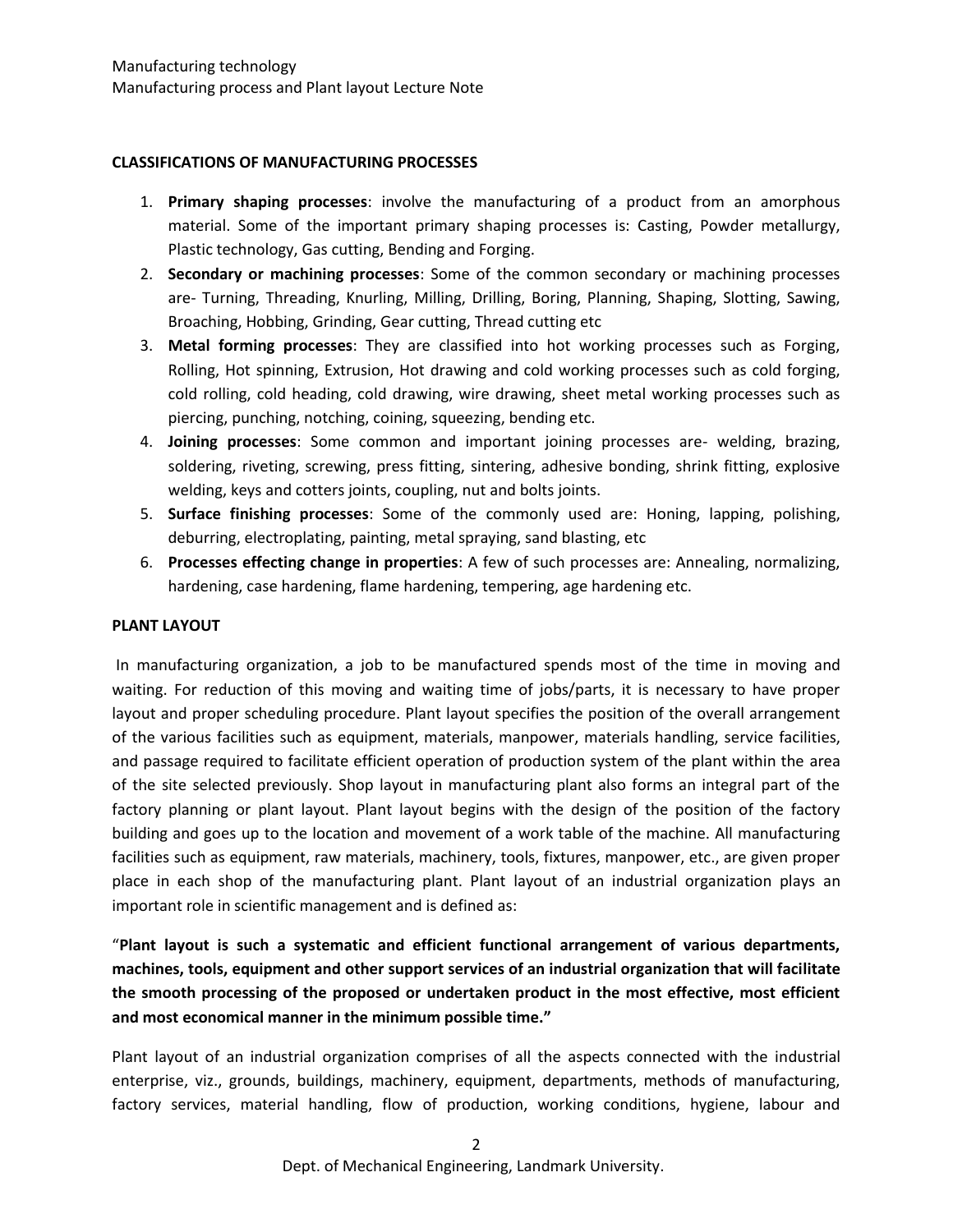shipment of goods, etc. it does not necessarily mean planning a new enterprise only. However, it also involves minor improvements in the existing layout, expansion of the existing plant, re-layout of the existing plant and layout of a new proposed plant.

### **NECESSITY OF PLANT LAYOUT**

The necessity for planning a plant layout may arise due to the one of the following reasons:

- 1. Setting up a new plant
- 2. Change in the design of a product. This may result in change in the manufacturing operations or sequence of operations.
- 3. Expansion of existing department(s).
- 4. Relocation of existing department(s).
- 5. Addition of new department(s).
- 6. Addition of new product to the existing facilities.
- 7. Replacement of existing machines/equipment by modern and more efficient machines/ equipment.
- 8. Improving the existing plant layout.

### **IMPORTANCE OF PLANT LAYOUT**

- 1. It avoids congestion and underutilization of plant site.
- 2. It minimizes material/part handling and movement.
- 3. Minimizes work in progress inventory
- 4. Minimizes workers movements and hence worker fatigue.
- 5. Ensure convenience and safety of workers.
- 6. Improves quality of production.
- 7. Minimizes cost of production.
- 8. Ensure optimum utilization of plant facilities.
- 9. Ensures efficient control over the various production processes.
- 10. Smooth and continuous flow of production or manufacturing work with least possible bottlenecks and congestion points.

### **OBJECTIVES OF PLANT LAYOUT**

- 1. It should provide overall satisfaction to all concerned.
- 2. It should reduce the part and material handling costs.
- 3. It should provide for workers convenience, and better working conditions.
- 4. It should promote job satisfaction.
- 5. It should promote safety.
- 6. It should provide high work in progress turnover.
- 7. It should reduce inventory.
- 8. It should assist supervision and reduce manufacturing time.
- 9. It should help in effective utilization of employees, machines and services.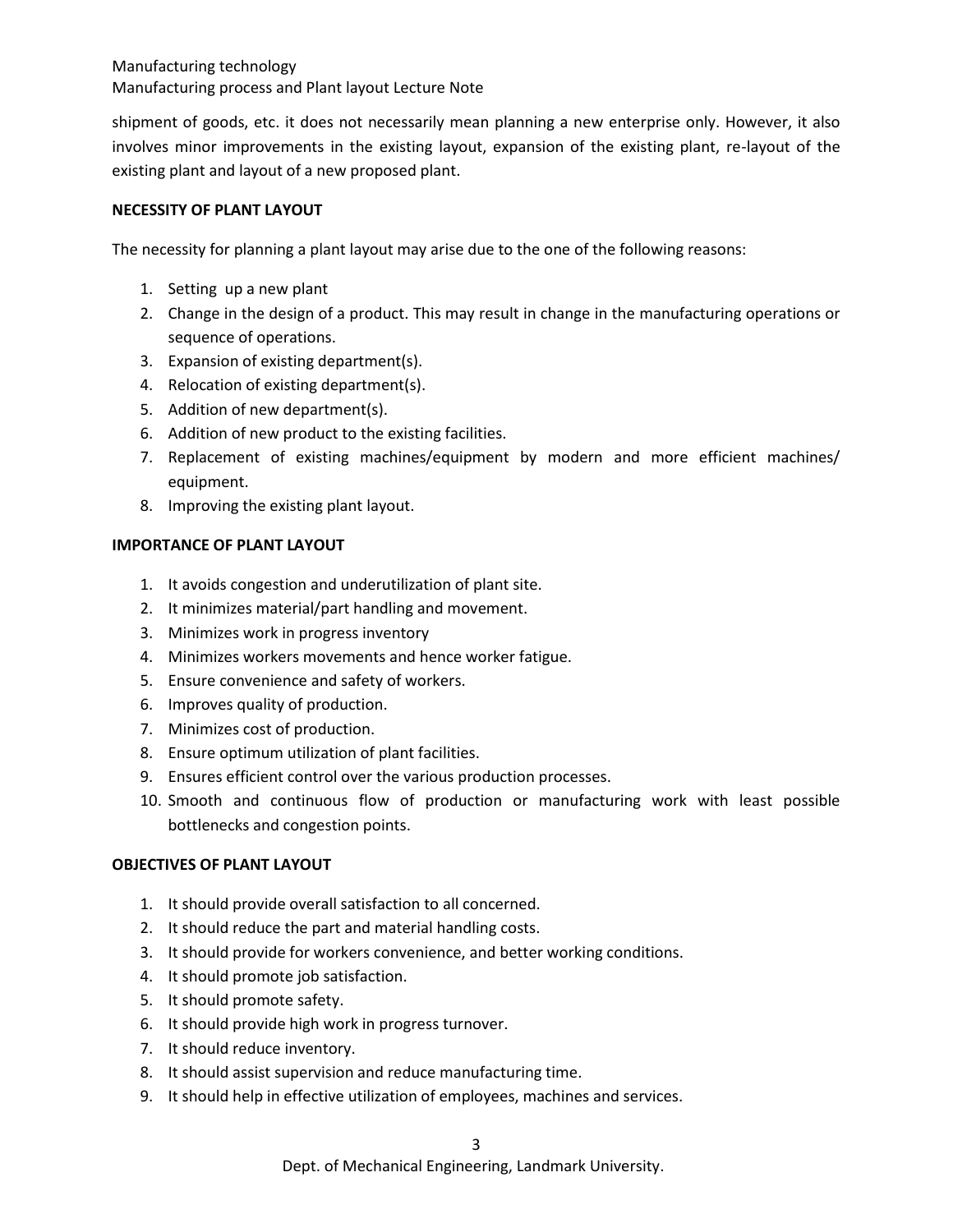Manufacturing process and Plant layout Lecture Note

- 10. It should utilize the plant site effectively, that is, no congestion and underutilization.
- 11. It should simplify control of production.
- 12. It should increase operator output and reduce fatigue.
- 13. It should reduce production delays and hence increasing productivity.
- 14. It should be flexible so that it is easier to expand and diversify.

### **MERITS OF A GOOD PLANT LAYOUT**

The main advantages of a good plant layout involve effective and economical utilization of entire floor space of the plant, increased rate of production, reduced men and machine hours per unit of production, reduced material handling, minimal production delays, effective utilization of men, machinery, material and other factory support services, reduced overall production time, elimination of large amount of paper work, significant reduction in the indirect expenses, considerable reduction in inventory work for material, promote effective supervision, facilitate easy flow of men, tools and material, promote flexibility in arrangement to suit the future changes, promotes better planning and effective control, facilitates better and easier maintenance of plant and machinery, provides safer and healthier working conditions thereby improving the morale of the workmen, provides the material as well as psychological satisfaction to the workers and enhance overall efficiency of the plant.

### **TYPES OF PLANT LAYOUT**

In fulfilling the objectives of a good layout as per yearly product requirement and product types, the layouts are classified into four major categories namely fixed or position layout, line or product layout, process or functional layout and combination or group layout. Each kind of layouts is explained with respective advantages, disadvantages and application as under.

#### **1. Fixed or Position Layout**

Fixed or position layout is also known as project layout. A typical fixed layout is shown in Fig.1.1. In this type of layout, the major part of an assembly or material remains at a fixed position. All its accessories, auxiliary material, machinery, equipment needed, tools required and the labor are brought to the fixed site to work. Thus, the product by virtue of its bulk or weight remains at one location. Therefore the location of the major assembly, semi assembly component and material is not disturbed till the product is ready for dispatch. This layout is suitable when one or a few pieces of an item are to be manufactured and material forming or treating operation requires only tools or simple machines. This layout is highly preferable when the cost of moving the major piece of material is high and the responsibility of product quality by one skilled workman or group of skilled workers is expected. This type of layout is mainly adopted for extremely large items manufactured in very small quantity such as ships, aeroplanes, boilers, reactors etc. The main advantage of this layout is the minimum movement of men, material, and tooling during manufacturing process. This layout is high flexible as the type of product and the related processes can be easily changed without any change in the layout. The advantage and disadvantage of this type of layout is discussed below: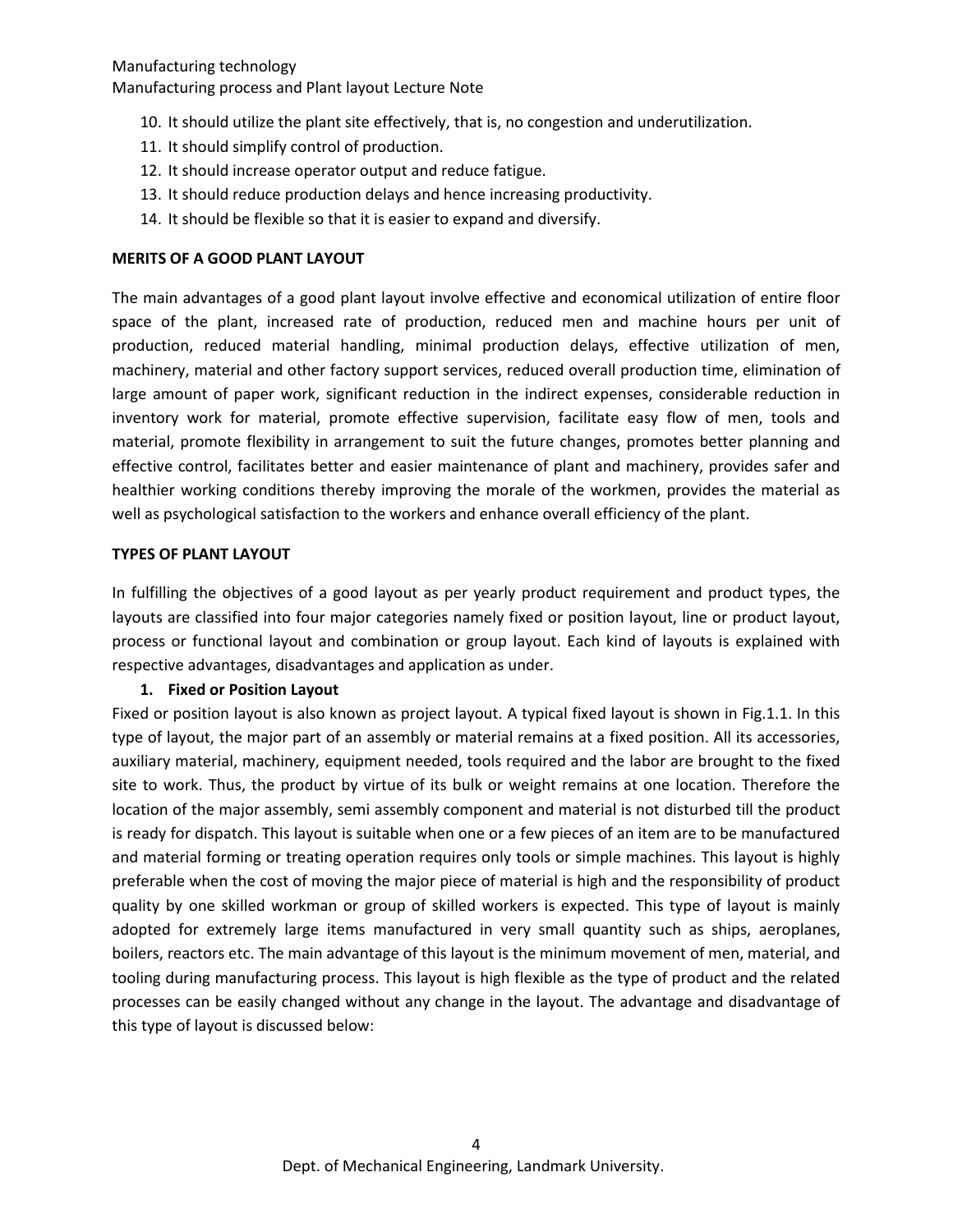

### **Fig. 1.1** Typical project layout

### **Advantages**

Its main advantages are—

- Layout is highly flexible for varieties of products having intermittent demand as the type of product and the related processes can be easily altered without any change in the layout.
- **There is a minimum movement of men, material, and tooling during manufacturing process.**
- **The material is drastically reduced.**
- Highly skilled operators are required to complete the work at one point and responsibility for quality is fixed on one person or the assembly crew.
- Every personnel of manufacturing team is responsible for quality work for manufacturing the product.

### **Disadvantages**

The major disadvantages of this layout are:

- **The cost of equipment handling is very high.**
- **EXEC** Labors and equipment are difficult to utilize fully.
- It is limited to large items only.

### **Applications**

This type of layout is mostly adopted for extremely large items manufactured in very small quantity such as ships, aeroplanes, aircraft, locomotive, ship assembly shops, shipyards, boilers, reactors etc.

### **2. Process or Functional Layout**

A typical process or functional layout is shown in Fig. 1.2. In this type of layout arrangements of similar machines, production facilities and manufacturing operations are grouped together according to their functions. Machine tools of one kind are positioned together so that all the similar operations are performed always at the same place e.g. all the lathes may be grouped together for all kinds of turning and threading operations, all drilling machines in one area for carrying out drilling work, all tapping machines in one area for carrying out tapping work, all milling machines in one area for carrying out milling work all buffing and polishing machines at one place for carrying out surface finishing work, and so on. This type of layout is normally preferred for the industries involved in job order type of production and manufacturing and/or maintenance activities of non- repetitive type. This layout needs not to have to be changed every time of the product or component changes. Also the breakdown of any machine does not affect the production. This type of layout is highly suitable for batch production.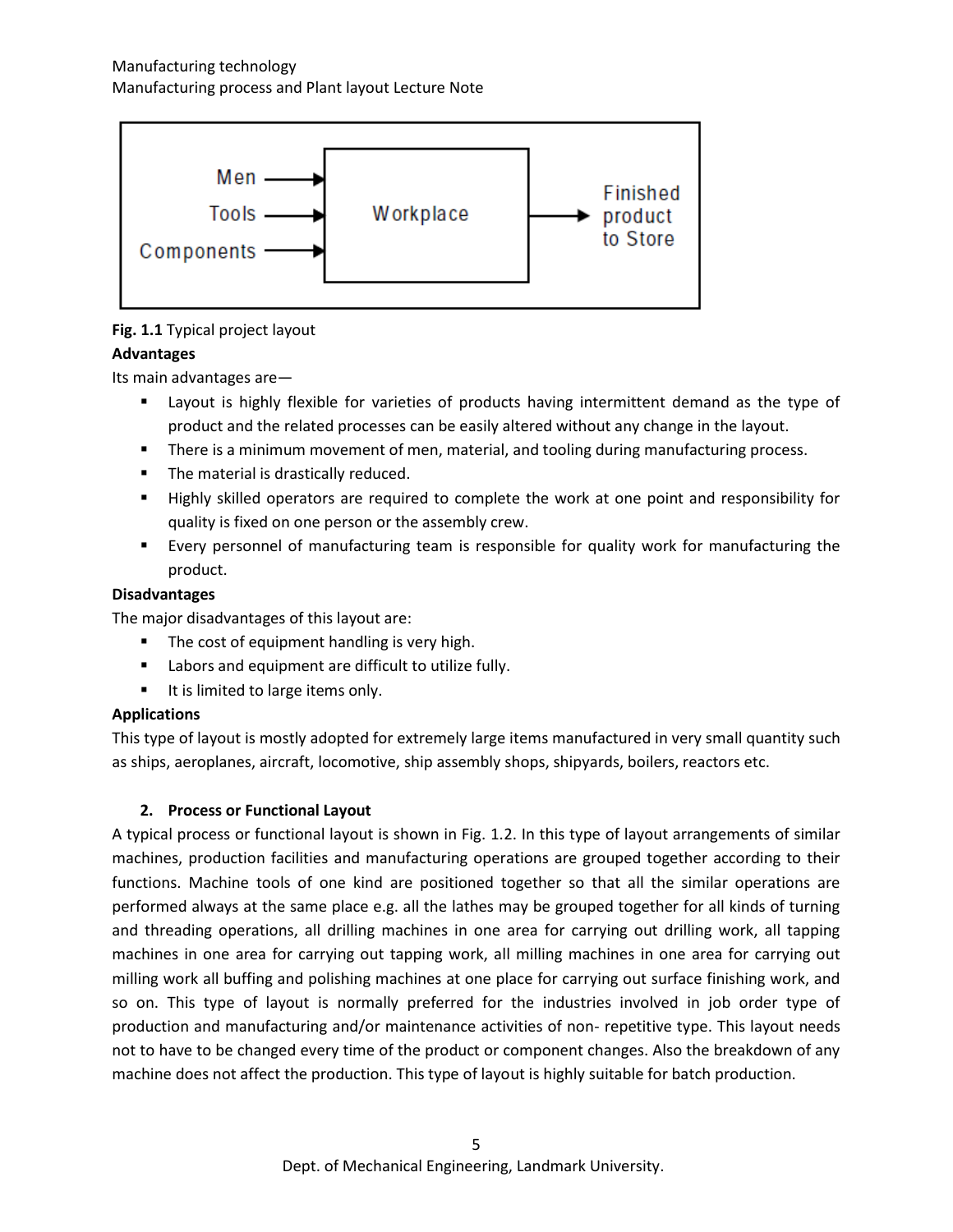

**Fig. 1.2** Typical functional layout

### **Advantages**

The major advantages of this layout are:

- **There exists a wide flexibility regarding allotment of work to equipment and workers.**
- **There is a better utilization of the available equipment.**
- **•** Comparatively less numbers of machines are needed in this layout and hence thus reducing capital investment.
- **There is an improved product quality, because the supervisors and workers attend to one type** of machines and operations.
- Varieties of jobs coming as different job orders thus make the work more interesting for the workers.
- Workers in one section are not affected by the nature of the operations carried out in another section. For example, a lathe operator is not affected by the rays of the welding as the two sections are quite separate.

### **Disadvantages**

The major disadvantages of this layout are:

- This layout requires more space in comparison to line or product layout for the same amount of production.
- **Production control becomes relatively difficult in this layout.**
- Raw material has to travel more which increases material handling and the associated costs.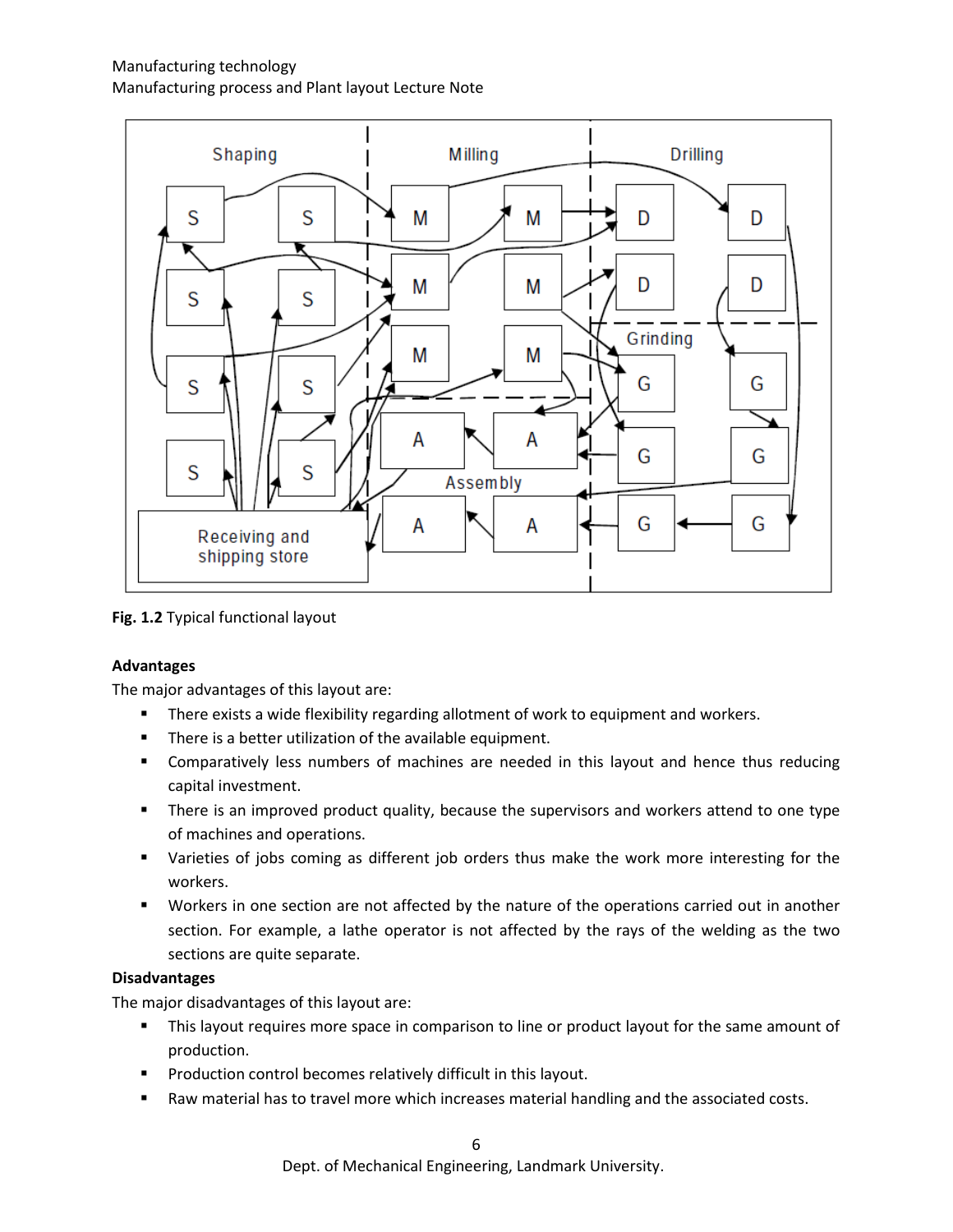Manufacturing process and Plant layout Lecture Note

- This layout requires more efficient co-ordination and inspections.
- **Increased material handling cost due to more movement of process raw material to various** paths
- **More material in process remains in queue for further operations.**
- Requires large in-process inventory.
- **Completion of same product takes more time.**

### **Application**

- 1. This layout is used for batch or moderate production.
- 2. It specify path for group technology.

**3. Line or Product Layout**: In this layout, the machines, equipment, and work centres are arranged in a straight line or curved line, in the order in which they have to be used, that is, according to the sequence of operations needed to manufacture a product. To justify the product layout, the product must be standardized and manufactured in large quantities. Hence, it is system best suited for mass production and ensures smooth flow of materials and reduced materials handling. Breakdown of any machine in the line in this layout may result in even stoppage of production. For examples automobile assembly lines, bottling plants and so on. The raw material enters at one end of the line and moves from one machine to another in the line without back-tracking or cross-movements and finally the end product leaves from the other end of the line. It is normally applied in assembly work.



# **Fig. 1.3** Typical line layout

# **Advantages**

Its main advantages are—

- It involves smooth and continuous work flow.
- It may require less skilled workers
- $\blacksquare$  It helps in reducing inventory.
- **Production time is reduced in this layout.**
- **Better coordination, simple production planning and control are achieved in this layout.**
- For the same amount of production, less space requirements for this layout.
- Overall processing time of product is very less.
- This layout involves automatic material handling, lesser material movements and hence leads to minimum possible cost of manufacturing.

### **Disadvantages**

The major disadvantages of this layout as compared with process layout are—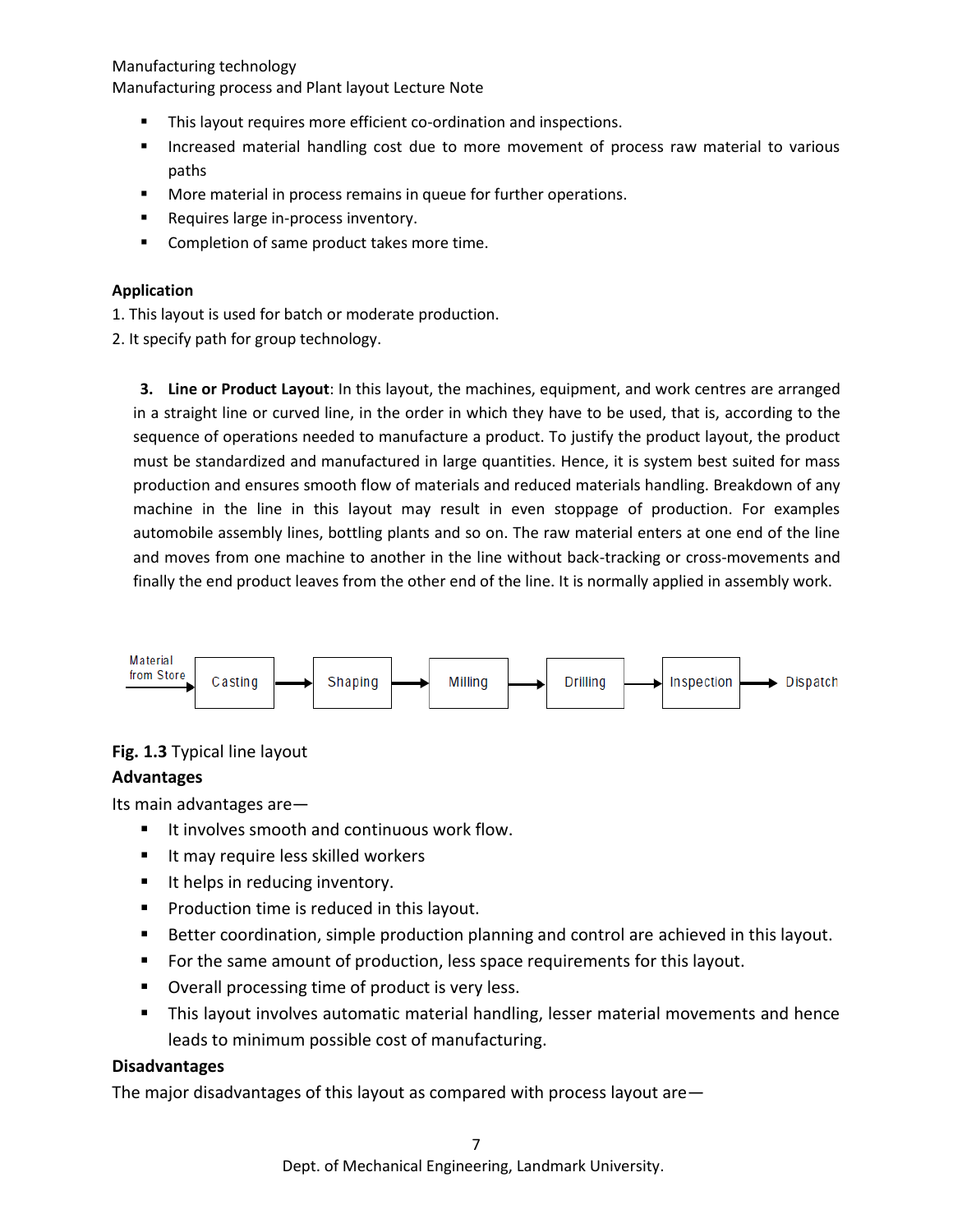Manufacturing process and Plant layout Lecture Note

- It is very difficult to increase production beyond the capacities of the production lines.
- When single inspector has to look after many machines, inspection becomes difficult
- **This layout is very less flexible for product change.**
- The rate or pace rate of working depends upon the output rate of the slowest machine and hence leading to excessive idle time for other machines if the production line is not adequately balanced.
- **Machines being put up along the line, more machines of each type have to be installed** for keeping a few as stand by, because if on machine in the line fails, it may lead to shut down of the complete production line. That is why the line or product layout involves heavy capital investments.

## **Applications**

It is used in assembly work.

# **4. Combination Layout**

Fig. 1.4 shows a typical combination type of layout for manufacturing different sizes of crank shafts. It is also known as group layout. A combination of process and product layouts combines the advantages of both types of layouts. Most of the manufacturing sections are arranged in process layout with manufacturing lines occurring here and there scattered wherever the conditions permit. These days, the most of manufacturing industries have adopted this kind of layout. In this type of layout, a set of machinery or equipment is grouped together in a section, and so on, so that each set or group of machines or equipment is used to perform similar operations to produce a family of components. A combination layout is possible where an item is being made in different types and sizes.



**Fig. 1.4** Typical combination layout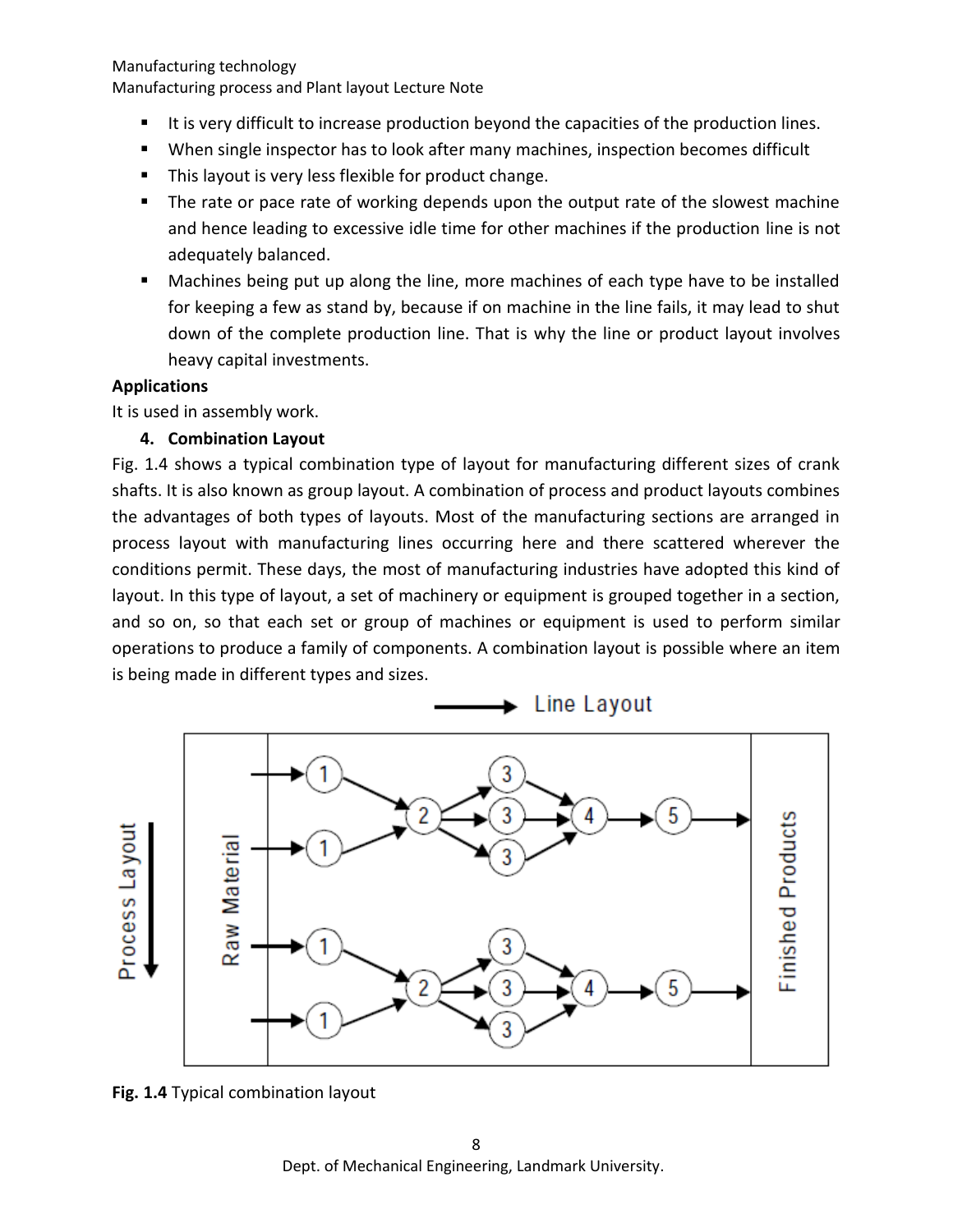In such cases, machinery and manufacturing equipment are arranged in a process layout but a group of number of similar machines is then arranged in a sequence to manufacture various types and sizes of products. In this layout, it is noted that, no matter the product varies in size and type, the sequence of operations remain same or similar. This layout is suitable when similar activities are performed together thereby avoiding wasteful time in changing from one unrelated activity to the next. It focuses on avoiding unnecessary duplication of an effort. It is preferable for storing and retrieving information changing related to recurring problems thereby reducing the search in understanding information and eliminating the need to solve the problem again. It is also useful when a number of items are produced in same sequence but none of the items are to be produced in bulk and thus no item justifies for an individual and independent production line. There are some advantages, disadvantages and application of this layout which are given as under:

## **Advantages**

The advantages of this type of layout are:

- Reduction in cost of machine set-up time and material handling of metals.
- Elimination of excess work-in-process inventory which subsequently allows the reduction in lot size.
- **Simplification of production planning functions, etc.**

## **Disadvantages**

The major disadvantages of this layout are:

- Change of the existing layout is time consuming and costly.
- **Inclusion of new components in the existing component requires thorough analysis.**
- Change of input component mix may likely to change complete layout structure.
- **EXE** Change of batch size may change number of machines.

# **Application**

Manufacturing circular metal saws, hacksaw, wooden saw, files and crank shaft.

# **COMPARISON OF LINE OR PRODUCT LAYOUT AND PROCESS OR FUNCTIONAL LAYOUT**

| S/N | <b>Line or Product Layout</b>               | <b>Process or Functional Layout</b>       |
|-----|---------------------------------------------|-------------------------------------------|
| 1.  | In line or product layout, similar machines | In process or functional layout, similar  |
|     | are arranged according to the sequence of   | machines are arranged in one location for |
|     | operations required for manufacturing the   | manufacturing the product.                |
|     | product.                                    |                                           |
| 2.  | It leads to transfer lines.                 | It leads to group technology              |
| 3.  | It is meant for mass production and         | It is meant for moderate production and   |
|     | extremely less job variety                  | more job variety                          |
| 4.  | Work flow is smooth in this layout          | Work flow is not smooth in this layout    |
| 5.  | Job movement is very less.                  | Job movement is comparatively more        |
| 6.  | Full automation in material handling is     | Automation in material handling is not    |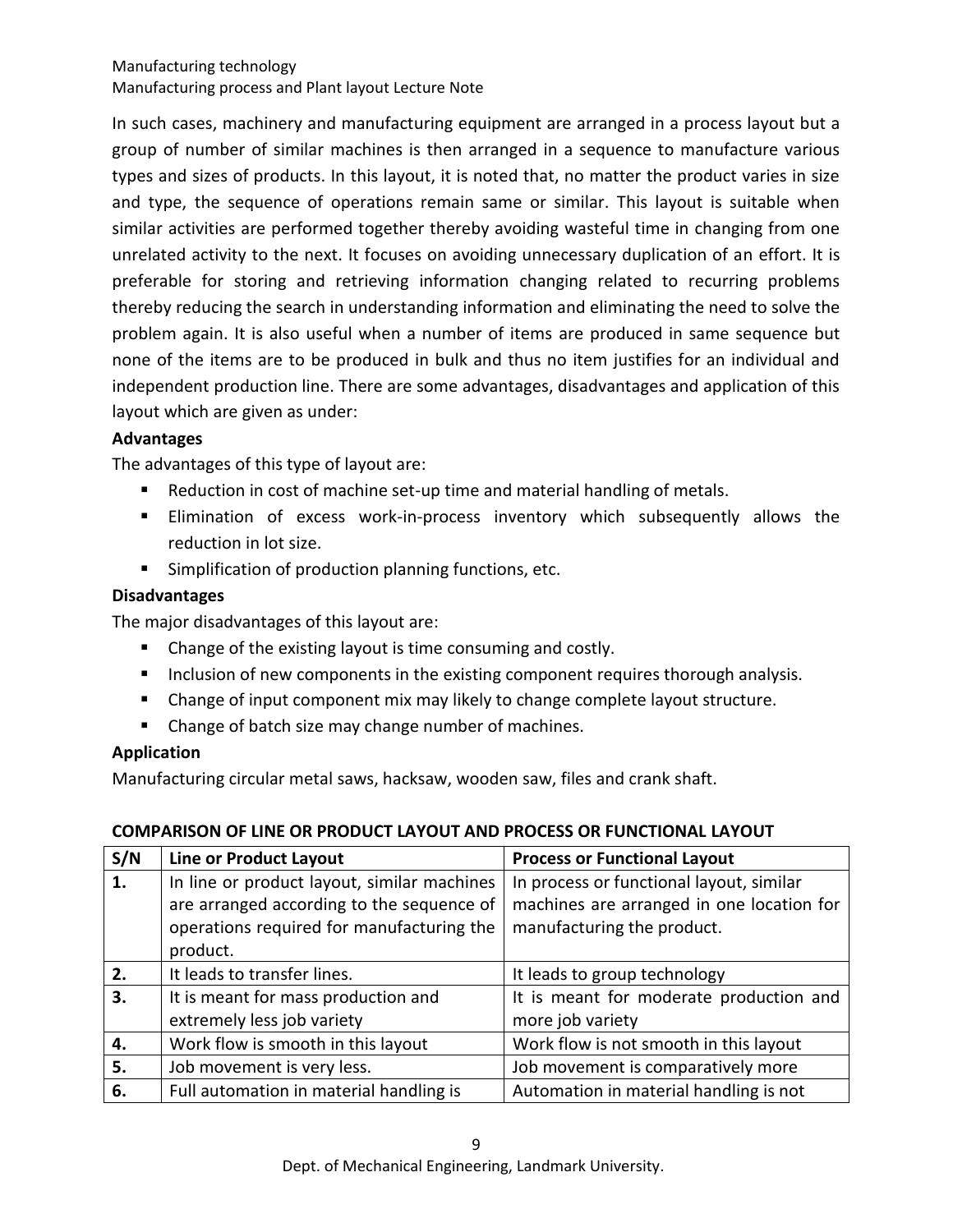|     | possible in this layout                     | effective in this layout                 |
|-----|---------------------------------------------|------------------------------------------|
| 7.  | Machine utilization is poor in this layout  | Machinery utilization is better in this  |
|     |                                             | layout.                                  |
| 8.  | Capital investment required is more in this | Capital investment required is           |
|     | layout                                      | comparatively less in this layout        |
| 10. | Breakdown of one machine affects greatly    | Breakdown of one machine does not affect |
|     | in this layout                              | so much in this layout                   |
| 11. | Production planning and control is easy     | Production planning and control is       |
|     |                                             | comparatively difficult                  |
| 12. | Less skilled workers are required           | More skilled workers are required        |
|     | Comparatively                               |                                          |
| 13  | Space required for same amount of           | Space required for same amount of        |
|     | production is less                          | production is comparatively more         |
| 14. | Monotony in working is more because jobs    | Monotony in working is less because jobs |
|     | are repetitive in nature in this layout     | are non-repetitive in this layout        |
| 15. | It is used in mass production or assembly   | It is used in job order production or    |
|     | work                                        | maintenance work of non-repetitive type  |

### **TYPES OF FLOW PATTERN**

Flow pattern means the path followed by the work through the plant, starting from raw material up to finished product. As each plant layout is unique, there is no best way to layout of a flow pattern. However, the flow pattern should be such that it:

- i. Minimizes material handling
- ii. Minimizes back-tracking and cross movement of work.
- iii. Maximizes floor space utilization.
- iv. Results in most flexible layout.

There are six basic flow patterns:

- 1. **Straight line**: Most suited for product layout.
- 2. **L- Flow**: Similar to straight line but economizes on floor spaces.
- 3. **U-Shaped**: The raw materials enter and the finished products leave the plant at the same end. This pattern results in better space utilization and easier inspection.
- 4. **S-Flow**: Still better space utilization and simpler inspection. However the material enters the plant at one end and the finished products leave the plant from the other end. It is normally used when production line is very long.
- 5. **Circular or O-Flow**: Easier supervision and minimum back-tracking of work. This flow is suited where the operations are carried out on rotary tables or where the starting point abd the finishing point are the same, for example, mechanized foundry.
- 6. **Convoluted**: This pattern has the same characteristics as the S-Flow pattern.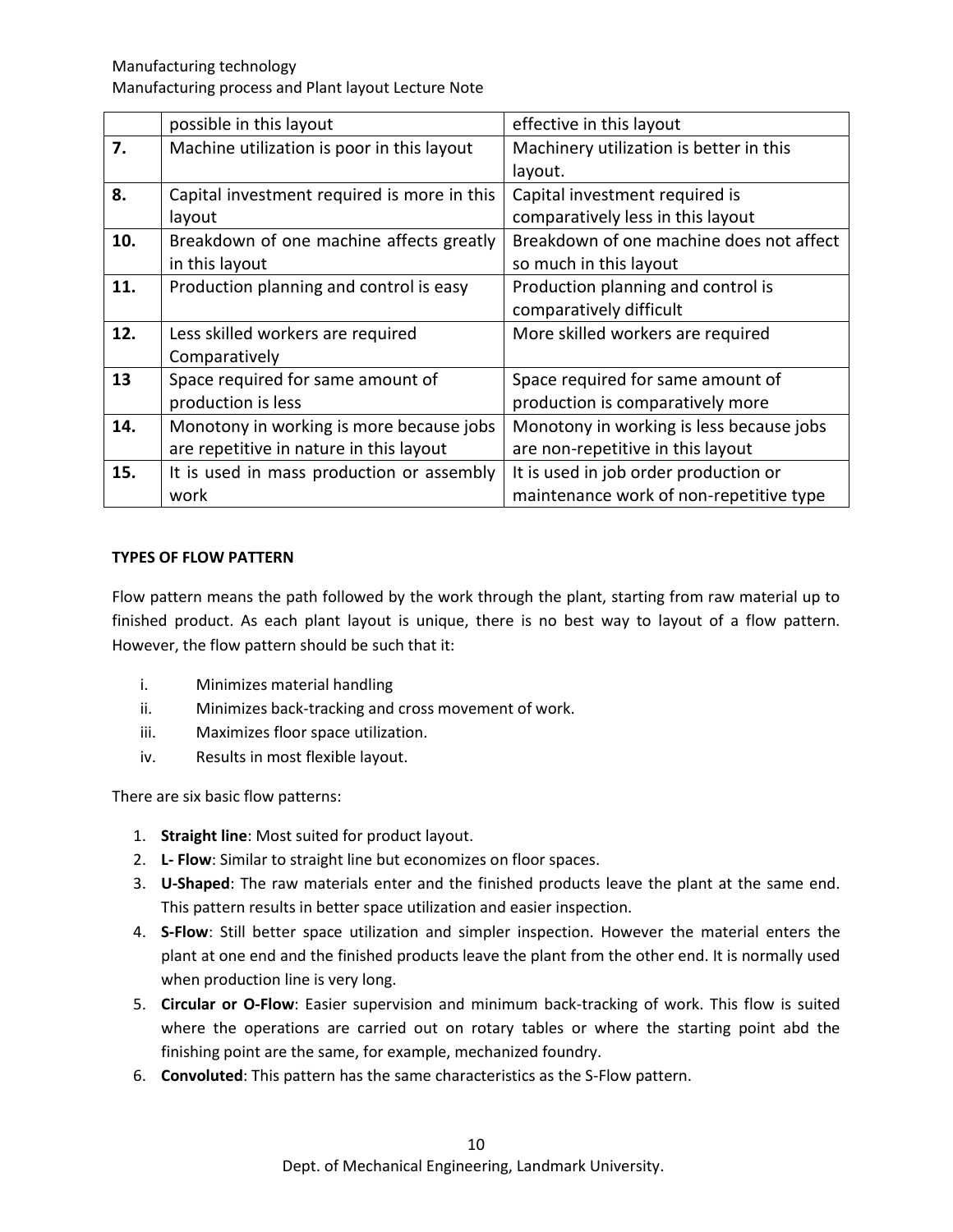Manufacturing process and Plant layout Lecture Note



Figure: Basic Horizontal flow pattern

### **PRINCIPLES OF PLANT LAYOUT**

- 1. Principle of minimum distance or movement
- 2. Principle of flow
- 3. Principle of cubic space
- 4. Principle of satisfaction and safety
- 5. Principle of flexibility
- 6. Principle of overall integration
- 7. Principle of minimum investment

### **STEPS IN PLANT LAYOUT PLANNING**

Guiding fundamentals:

- 1. Plan the whole and then the details.
- 2. Plan the ideal and then the practical
- 3. Follow the cycle of layout development and overlap the phases.

Dept. of Mechanical Engineering, Landmark University.